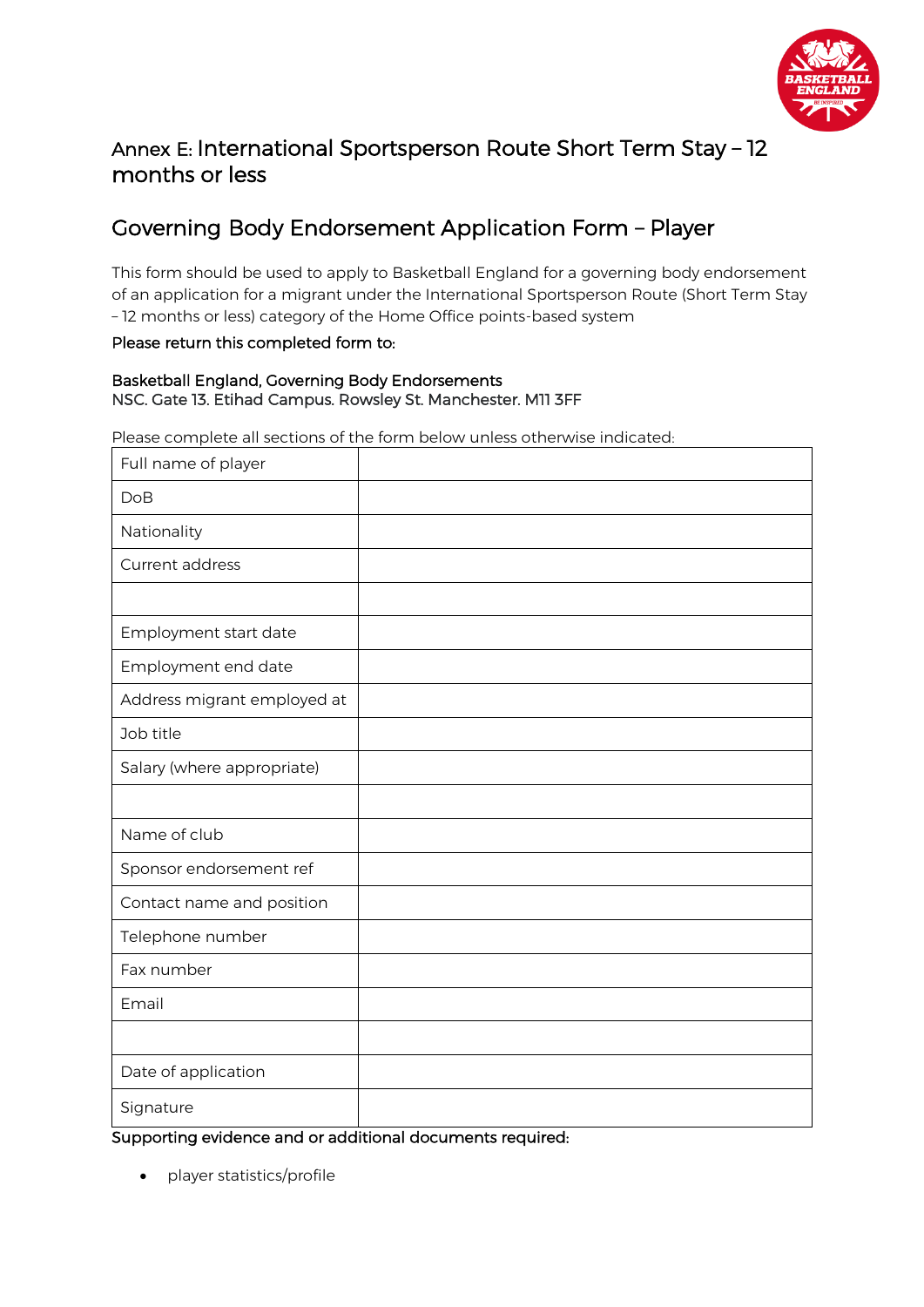• signed player contract

The information on this form and any additional support document may be disclosed to the Home Office in the event that they investigate Basketball England and the processes and procedures used for governing body endorsements.

## Please indicate which of the following criteria are met: (all that are applicable)

#### Returning players

i. Did the player play in at least 75% of games available to the team in the relevant UK domestic league (BBL, WBBL or Division One Men) finishing not more than 18 months ago?



Yes – this therefore meets the governing body endorsement requirements. No – this therefore does not meet the governing body endorsement requirements.

### First time players, including new players (previously played in the UK but outside of the 18 months) from USA & Canada and players coming to the UK who have graduated from the USA and Canada

i. Did the player complete 4 years eligibility in the college system in one of the following?

| <b>NCAA</b> | $\mathbf{H}$<br><b>NCAA</b> | <b>NCAA</b> | <b>NAIA</b> | $\sim$<br>-<br>◡◡ |  |
|-------------|-----------------------------|-------------|-------------|-------------------|--|
|             |                             | $\parallel$ |             | $\sim$<br>USport  |  |

Yes – (proceed to ii)

No – this therefore does not meet the governing body endorsement requirements.

ii. Did the player complete his/her final year of college not more than 18 months ago?

| Yes-(proceed to iii)   |
|------------------------|
| $No$ – (proceed to iv) |

iii. Did the player play in at least 75% of games in each of their final two years of college?



Yes – this therefore meets the governing body endorsement requirements. No – this therefore does not meet the governing body endorsement requirements.

iv. Did the player play for a professional league side finishing not more than 18 months ago?



No – this therefore does not meet the governing body endorsement requirements.

v. Did the player play in at least 75% of games available to him/her for that side?



Yes – this therefore meets the governing body endorsement requirements. No – this therefore does not meet the governing body endorsement requirements.

#### First time players who did not attend US College